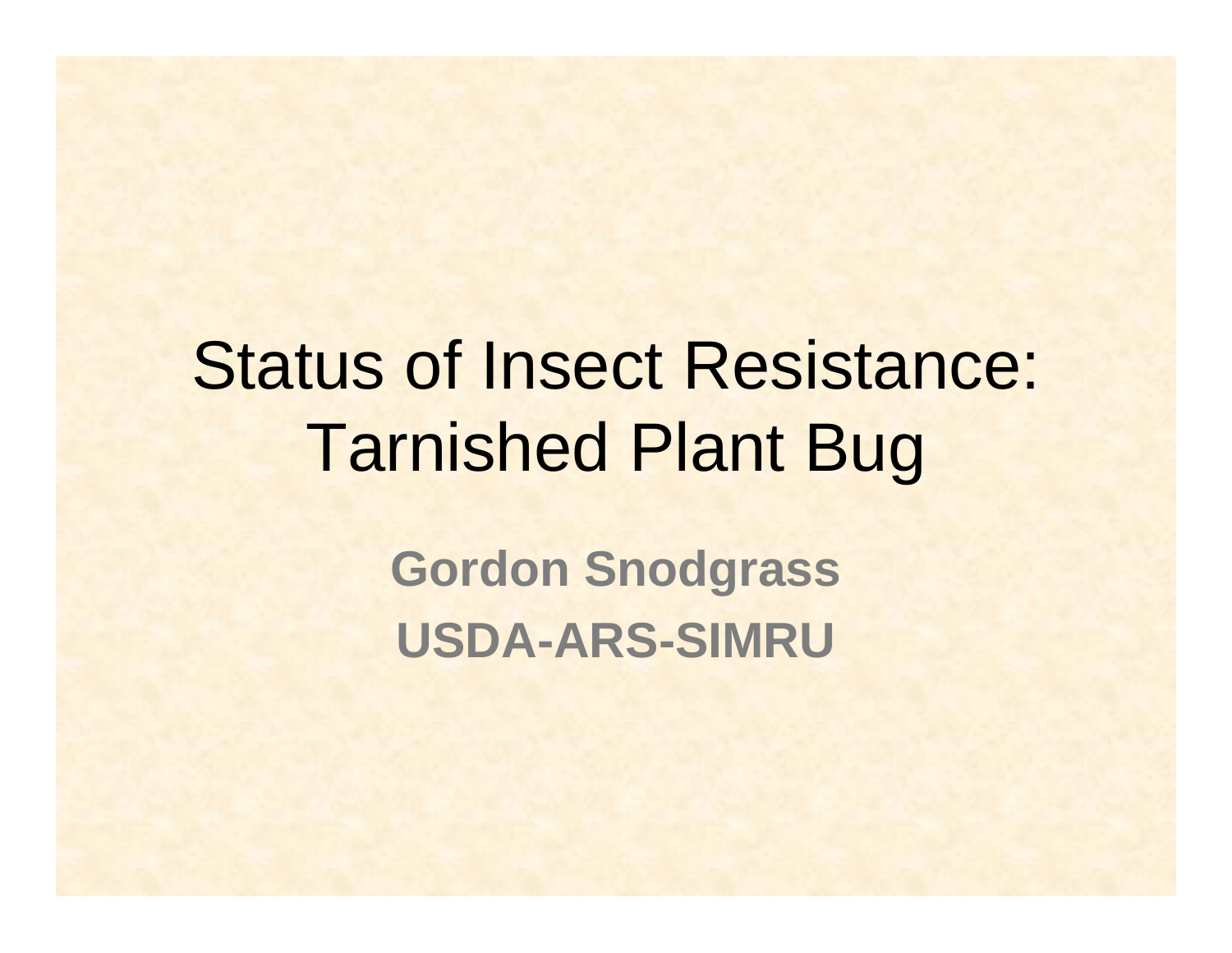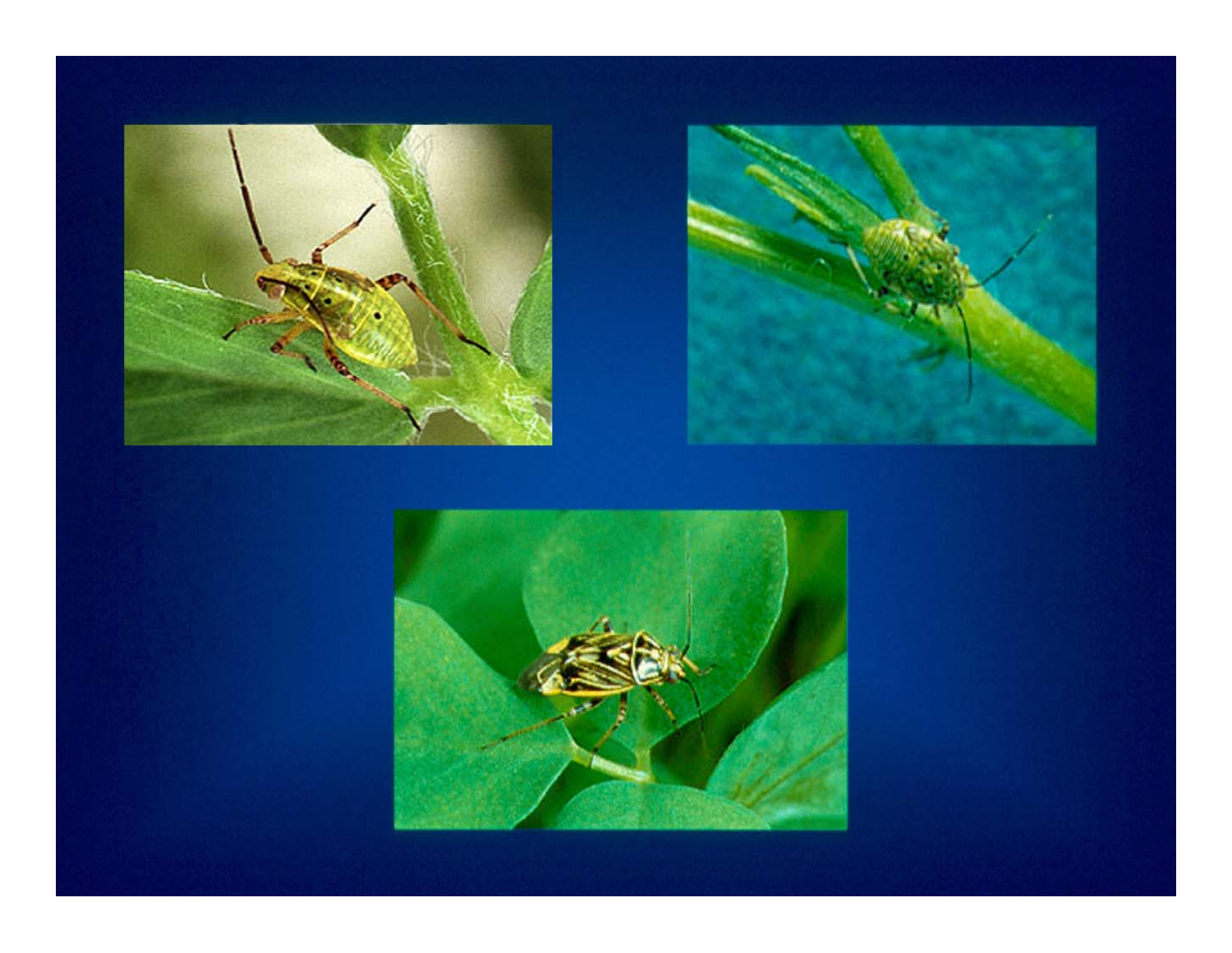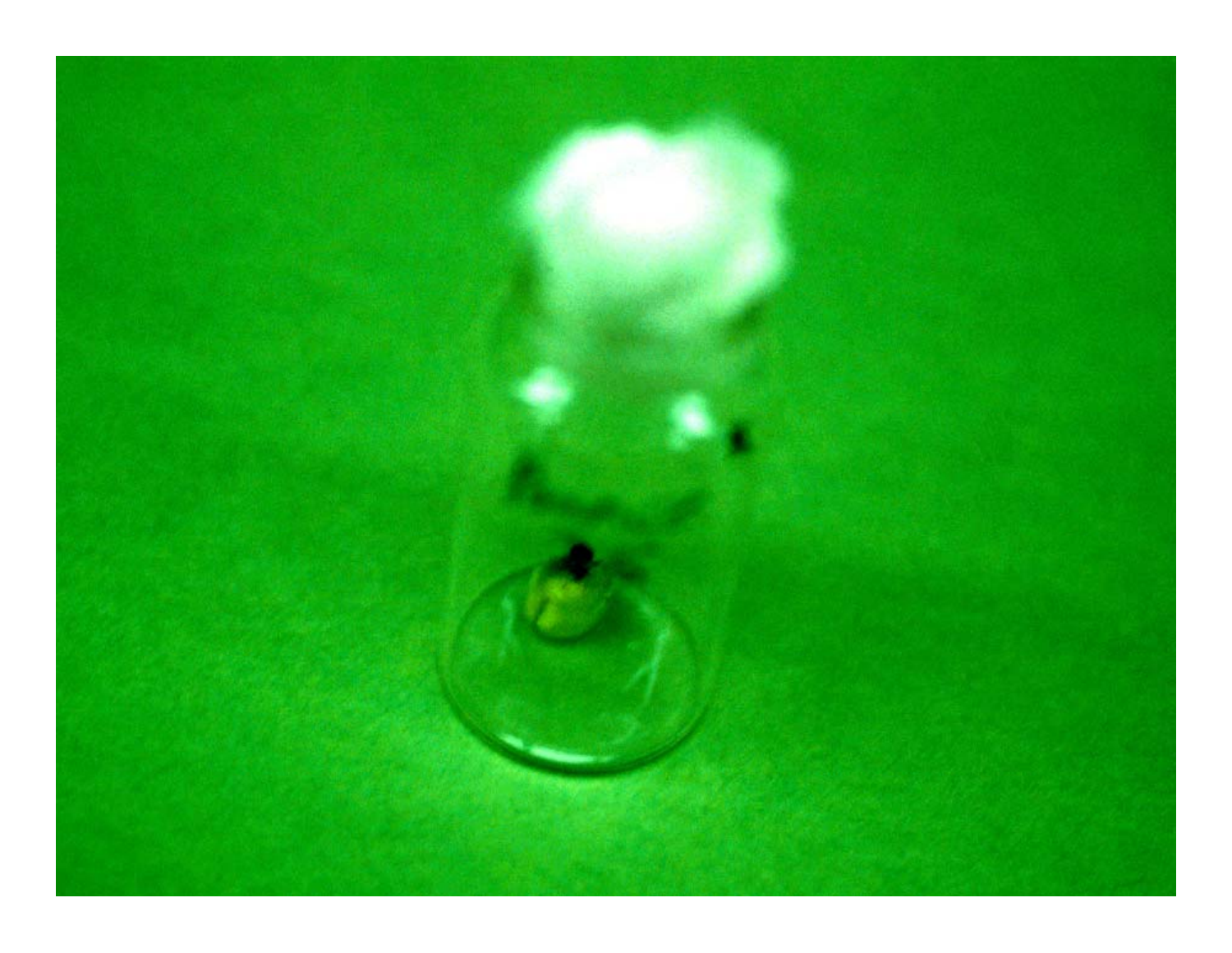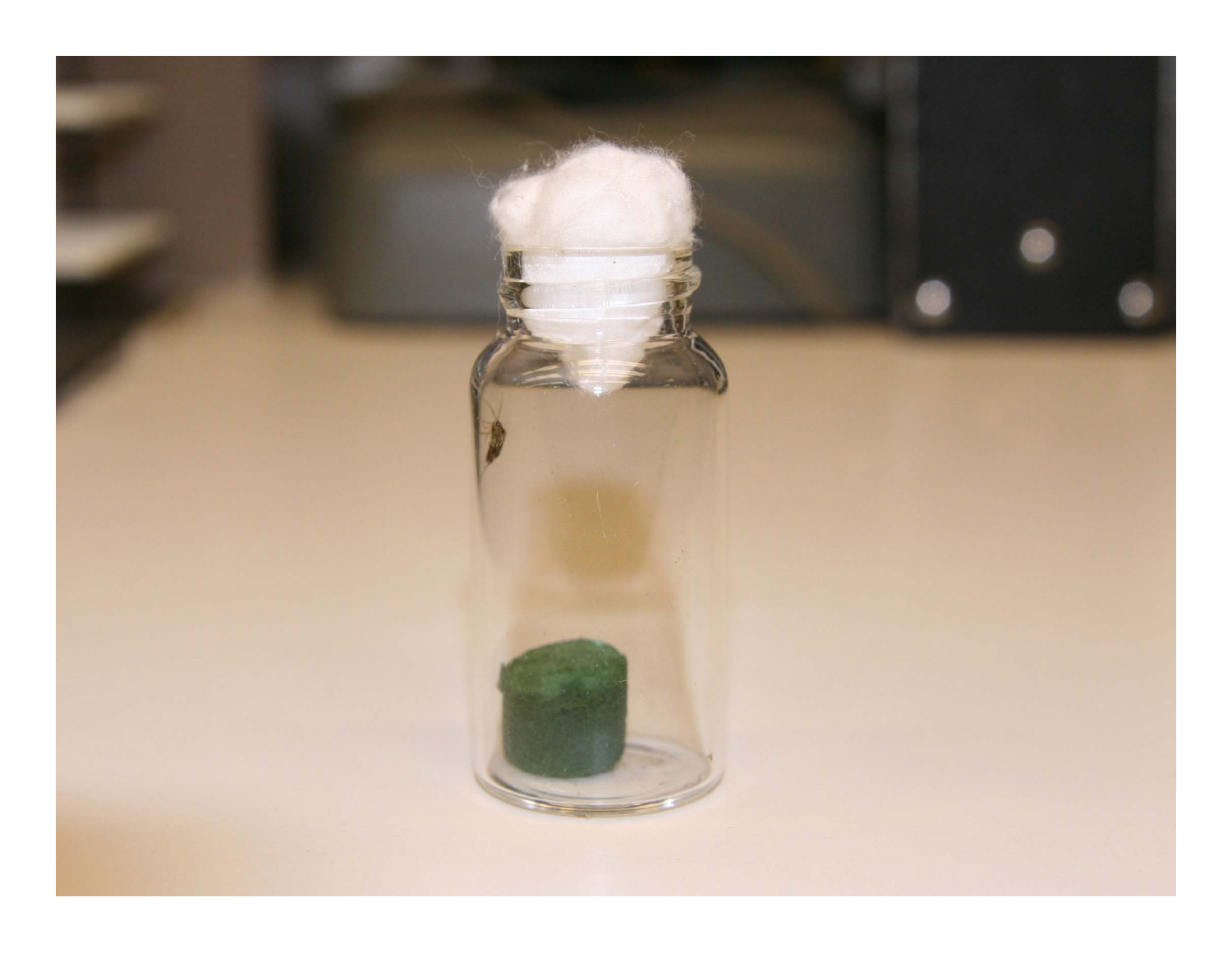#### **LC50 VALUES**

**Amount of insecticide (in micrograms) needed to kill 50% of the plant bugs exposed to it. Requires 150 - 300 adults and a 24 h i d All f i f h exposure period. Allows for comparison of populations in different locations and in time. Used to compute resistance ratios (RR):** 

**RR = LC50 of test population**

 $\mathsf{LC}_{50}$  of a susceptible population

**The higher the RR the greater the amount of resistance. The RR at which control problems occur must be estimated with field or spray table tests.**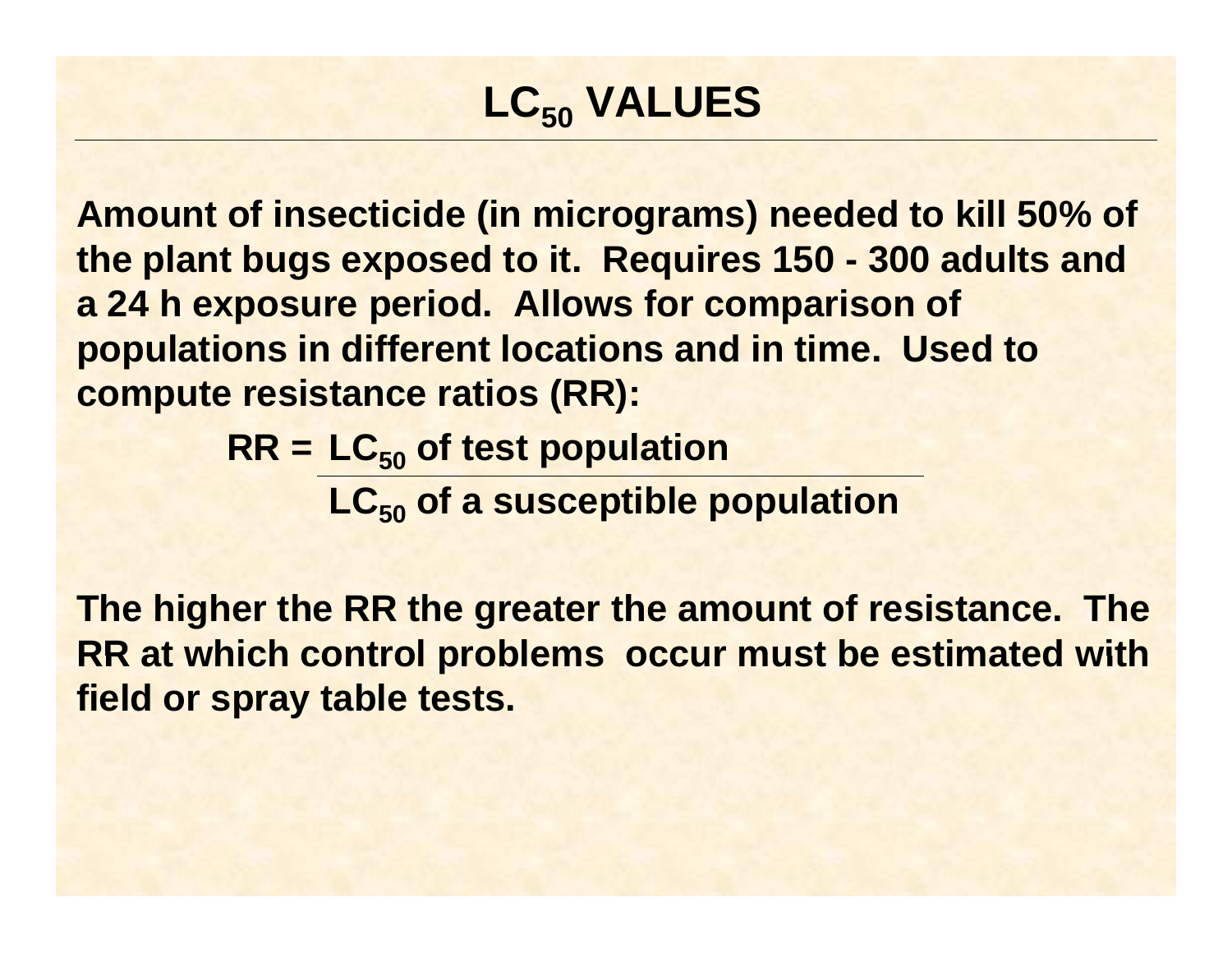#### **DISCRIMINATING-DOSE**

**Amount of insecticide (in micrograms) that will kill 90% or > of the susceptible bugs exposed to it in a short (2 or 3 h) period of time. Requires a minimum of 50 bugs.** 

**Results are in % mortality and mortalities less than 90% mortalities indicate tolerance or resistance is present. The % mortality at which control problems occur must be estimated with field or spray table tests.**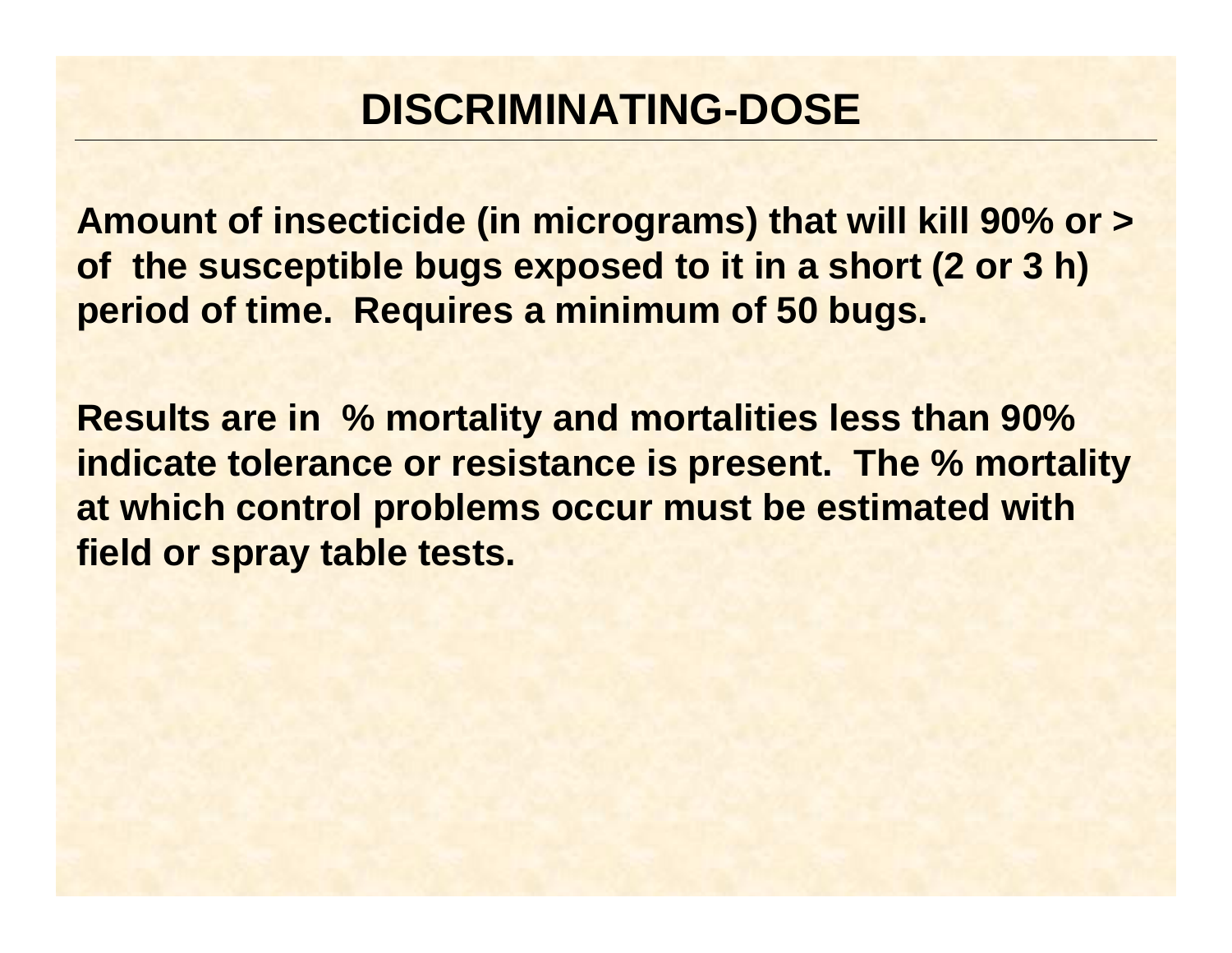#### **DISCRIMINATING-DOSE TESTS FOR PLANT BUGS**

Pyrethroids - 15 ug of permethrin for 3 h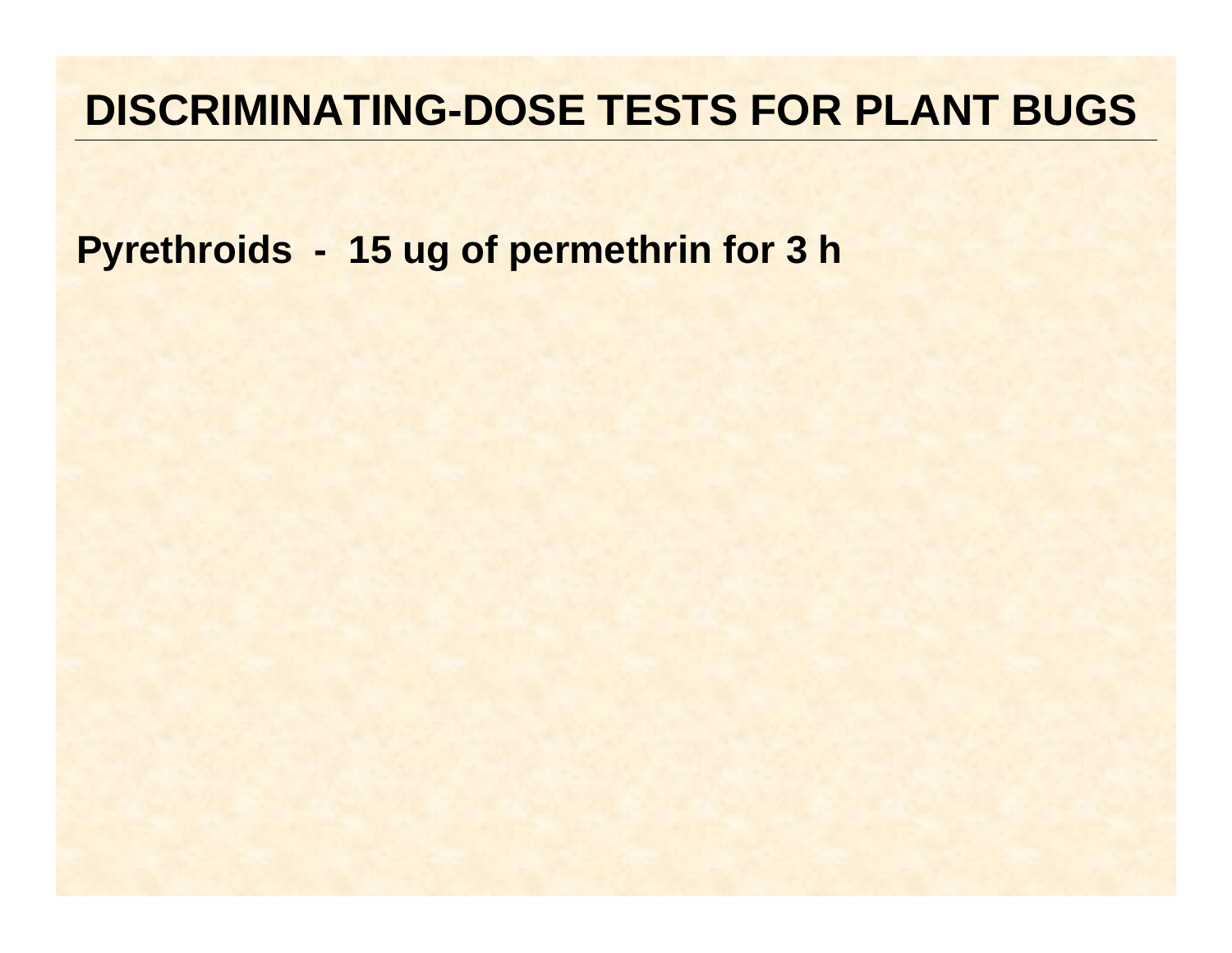#### **COLLECTION LOCATIONS**

| <b>Delta, MS</b>                                                                                                                                                                                                                                         | Delta, AR                                                              | Delta, LA                                    | <b>Hills, MS</b>                                                                                                                                                                           |
|----------------------------------------------------------------------------------------------------------------------------------------------------------------------------------------------------------------------------------------------------------|------------------------------------------------------------------------|----------------------------------------------|--------------------------------------------------------------------------------------------------------------------------------------------------------------------------------------------|
| <b>Avon</b><br><b>Greenville</b><br><b>Rolling Fork</b><br><b>Clarksdale</b><br><b>Minter City</b><br><b>Ruleville</b><br><b>Marks</b><br><b>Tunica</b><br><b>Indianola</b><br><b>Grady</b><br><b>Vicksburg</b><br><b>Winterville</b><br><b>Thornton</b> | <b>Lake Village</b><br><b>Grady</b><br><b>Gould</b><br><b>Parkdale</b> | <b>Lake Providence</b><br><b>TransIvania</b> | <b>Bruce</b><br>Winona<br><b>Elliott</b><br><b>Gore Springs</b><br><b>Bradford</b><br><b>Coffeeville</b><br><b>Oxford</b><br><b>Charleston</b><br><b>Water Valley</b><br><b>Batesville</b> |
| <b>Greenwood</b>                                                                                                                                                                                                                                         |                                                                        |                                              |                                                                                                                                                                                            |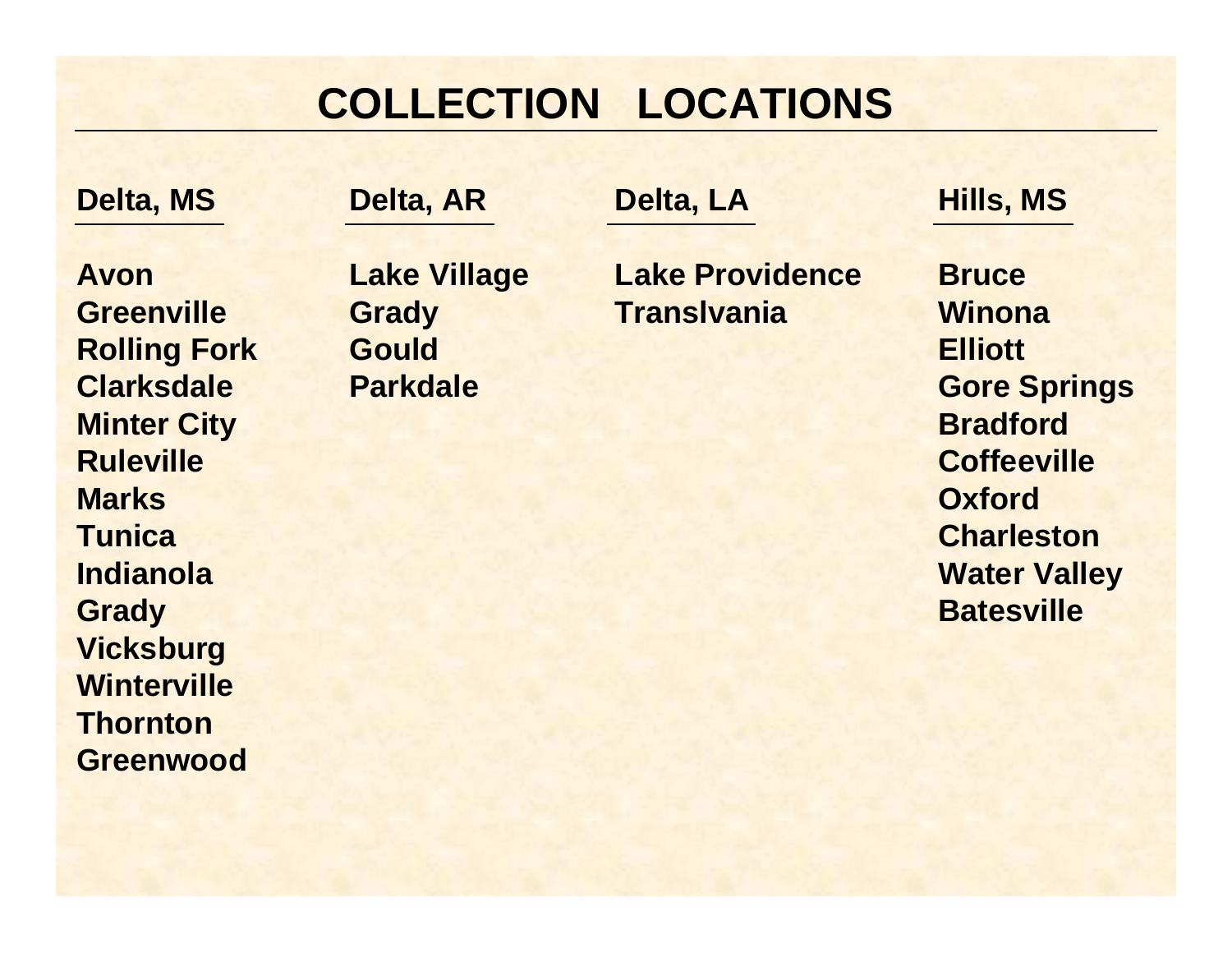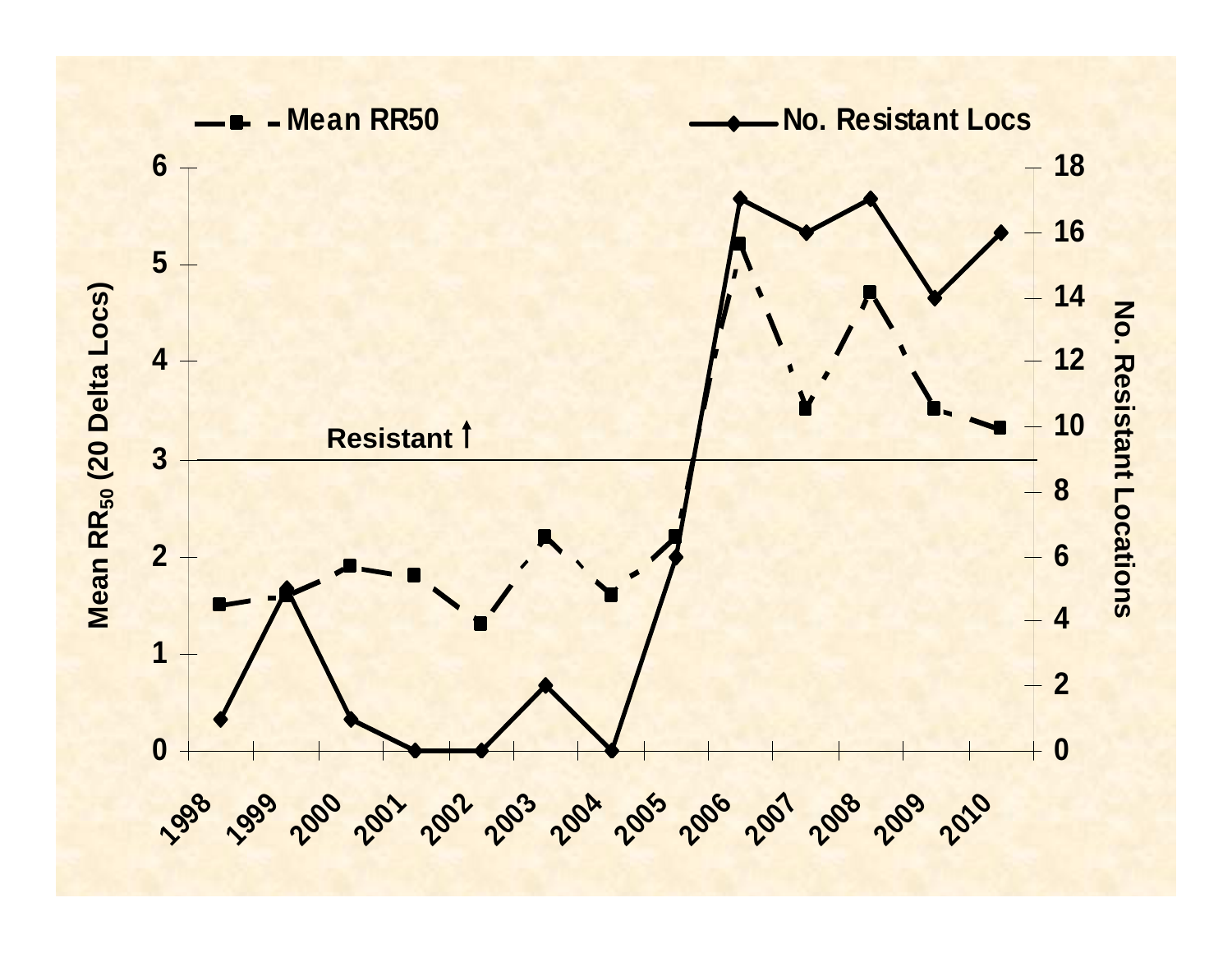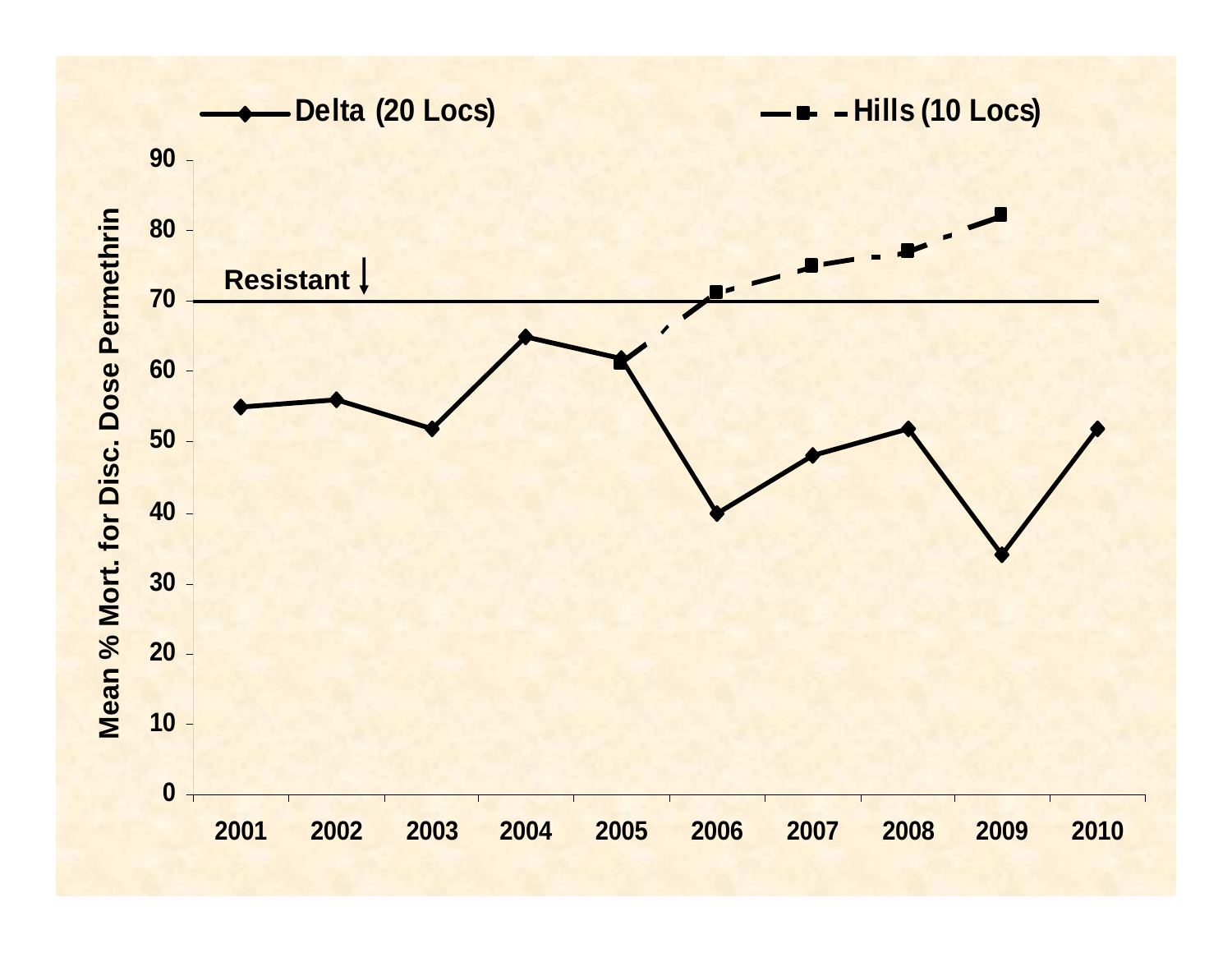#### Orthene Resistance in the Hills of Mississippi (10 Locations Each Year)

| Year | Mean RR <sub>50</sub> | <b>No. Resistant Locations</b><br>$(RR_{50} > 3.0)$ |
|------|-----------------------|-----------------------------------------------------|
| 2005 | 23                    | $\overline{4}$                                      |
| 2006 | 3.1                   | 5                                                   |
| 2007 | 1.9                   | 1                                                   |
| 2008 | 3.5                   | $\overline{7}$                                      |
| 2009 | 2.8                   | 3                                                   |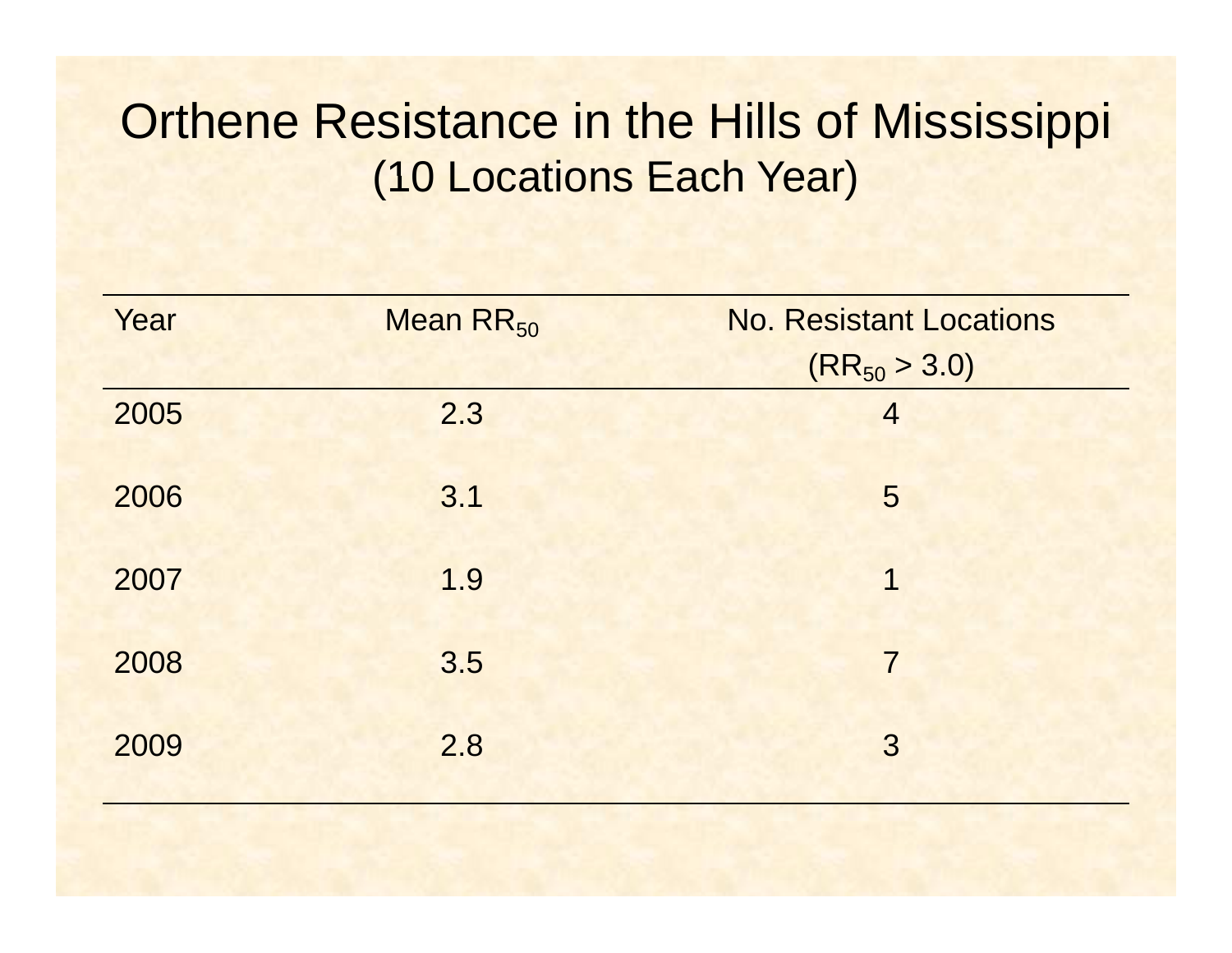### Orthene and Pyrethroid Resistance in Louisiana

| Year | Mean $RR_{50}$<br>(Orthene) | No. Res. Loc. <sup>b</sup> | % Mortality Disc.<br><b>Dose</b> | No. Res. Loc.<br>(Mortality $> 70\%)$ |
|------|-----------------------------|----------------------------|----------------------------------|---------------------------------------|
|      |                             |                            | (15 µg permethrin)               |                                       |
| 2005 | 3.3                         | $2(2)^a$                   | 48                               | 2(2)                                  |
| 2006 | 5.2                         | 2(2)                       | 28                               | 2(2)                                  |
| 2007 | 2.4                         | 1(3)                       | 82                               | 1(7)                                  |
| 2008 | 3.7                         | 1(1)                       | 38                               | 1(1)                                  |
| 2009 | 4.7                         | 5(5)                       | 84                               | 0(5)                                  |
| 2010 | 4.7                         | 7(8)                       | 55                               | 6(8)                                  |

a ( ) = number populations tested.

b Transylvania, Lake Providence, Oak Grove, Tallulah, Stuart, Winnsboro, Monroe, and Wisner. Bossier, Madison, Concordia, and Tensas Parishes.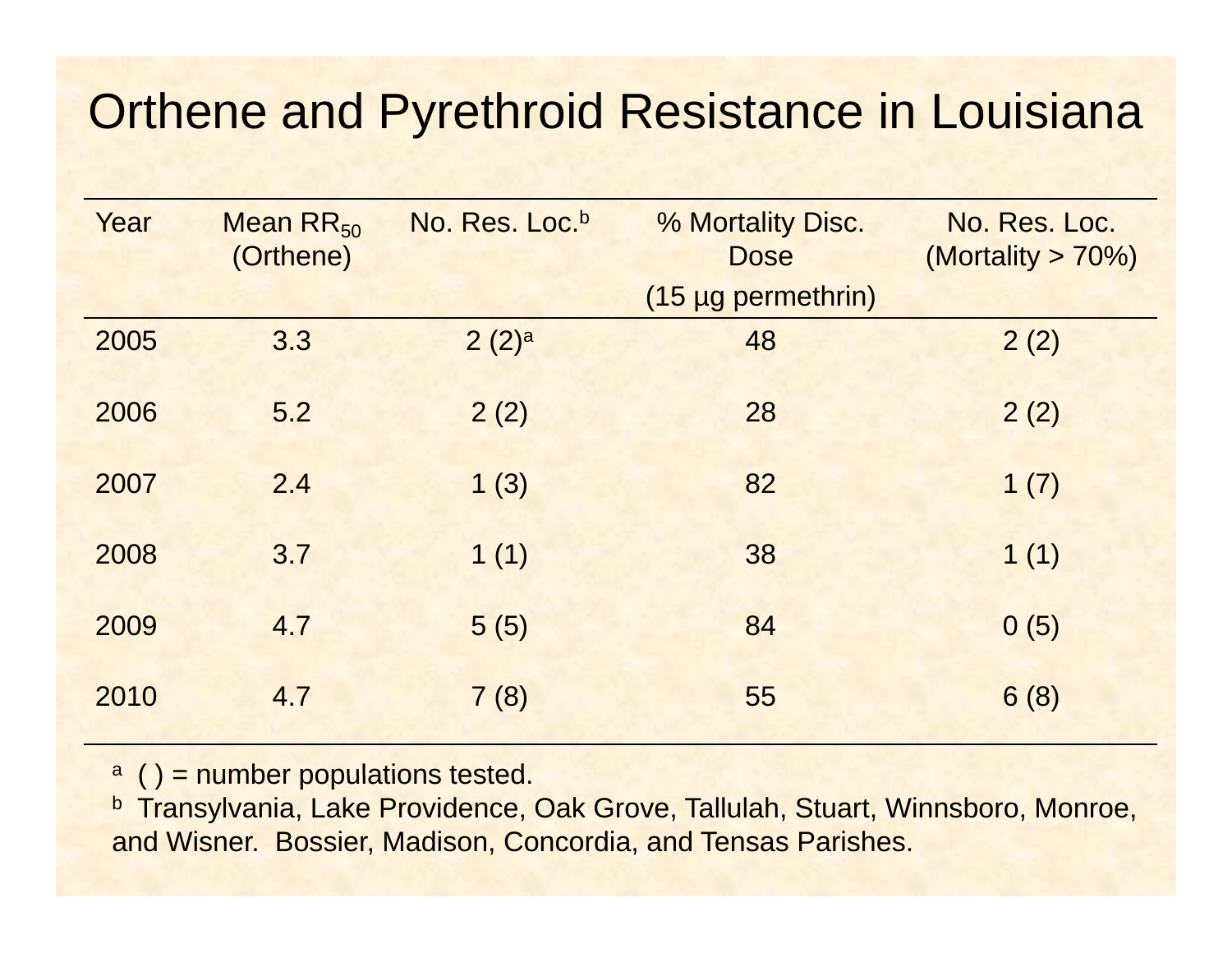#### Orthene and Pyrethroid Resistance in Southeastern and Northeastern Arkansas

| Year | Mean RR <sub>50</sub><br>(Orthene) | No. Res. Loc.b      | % Mortality Disc.<br><b>Dose</b> | No. Res. Loc.<br>(Mortality $> 70\%$ ) |
|------|------------------------------------|---------------------|----------------------------------|----------------------------------------|
|      |                                    |                     | (15 µg permethrin)               |                                        |
|      | <b>Southeastern AR</b>             |                     |                                  |                                        |
| 2004 | 1.3                                | $0(4)$ <sup>a</sup> | 82                               | 0(4)                                   |
| 2005 | 1.5                                | 0(4)                | 87                               | 0(4)                                   |
| 2006 | 3.4                                | 3(4)                | 48                               | 3(4)                                   |
| 2007 | 3.5                                | 3(4)                | 44                               | 3(4)                                   |
| 2008 | 7.7                                | 4(4)                | 41                               | 3(4)                                   |
| 2009 | 3.0                                | 4(6)                | 34                               | 6(6)                                   |
| 2010 | 3.3                                | 6(6)                | 54                               | 4(6)                                   |
|      | <b>Northeastern AR</b>             |                     |                                  |                                        |
| 2007 | 3.1                                | 4(5)                | 88                               | 0(5)                                   |

<sup>a</sup> ( ) = number populations tested.

b SE AR-Lake Village, Parkdale, Portland, Eudora, Grady, and Gould. NE AR-Mississippi, Lonoke, Crittenden, and Lee Counties.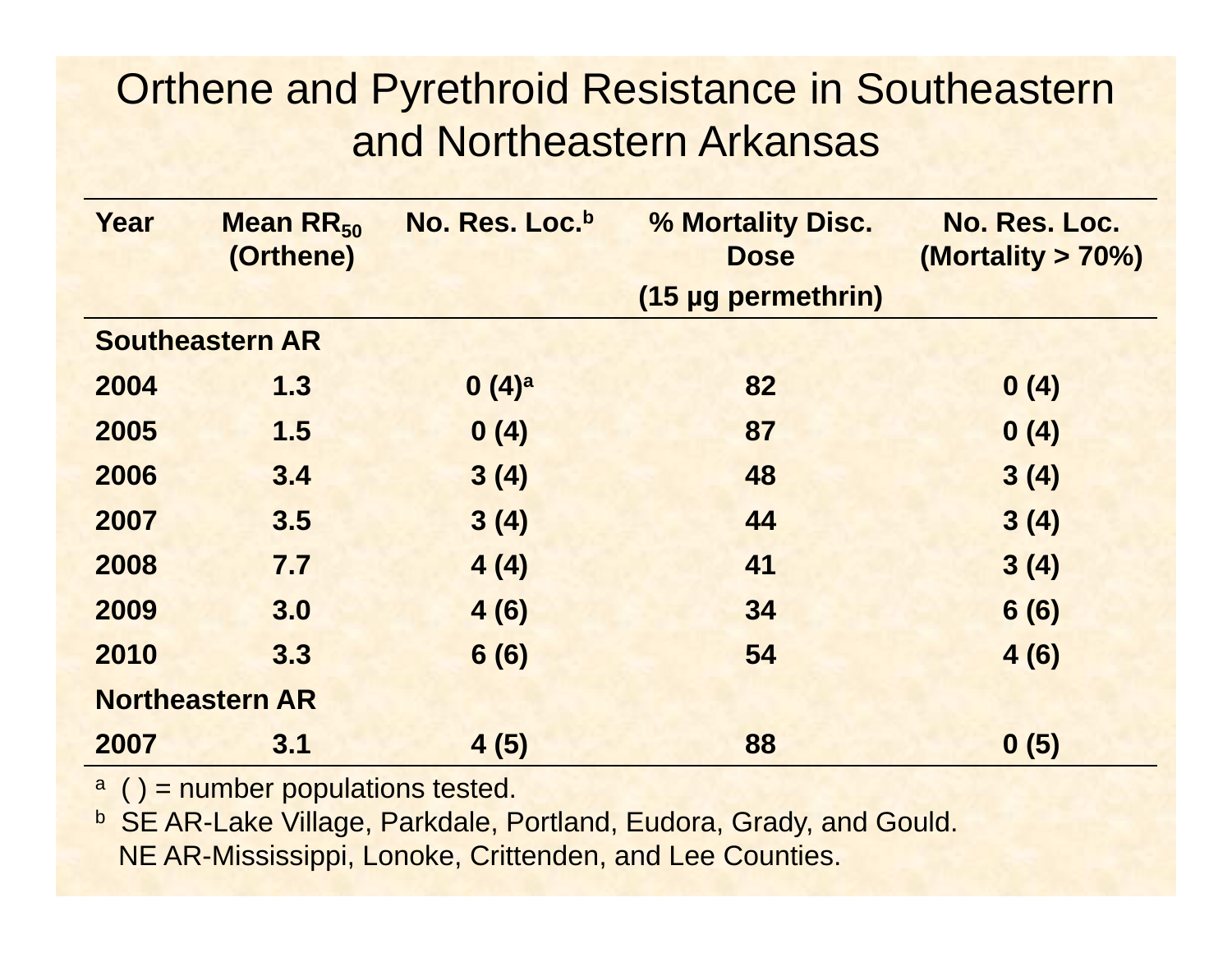#### Orthene and Pyrethroid Resistance in Tennessee

| Year | Mean RR <sub>50</sub><br>(Orthene) | No. Res. Loc.b    | % Mortality Disc.<br><b>Dose</b><br>(15 µg permethrin) | No. Res. Loc.<br>(Mortality > 70%) |
|------|------------------------------------|-------------------|--------------------------------------------------------|------------------------------------|
| 2006 | 1.6                                | 0(1) <sup>a</sup> | 92.3                                                   | 1(6)                               |
| 2007 | 2.8                                | 3(5)              | 94.8                                                   | 0(5)                               |

<sup>a</sup> ( ) = number populations tested.

b Haywood, Madison, Dyer, Crocket, Tipton, Lauderdale, and Gipson Counties.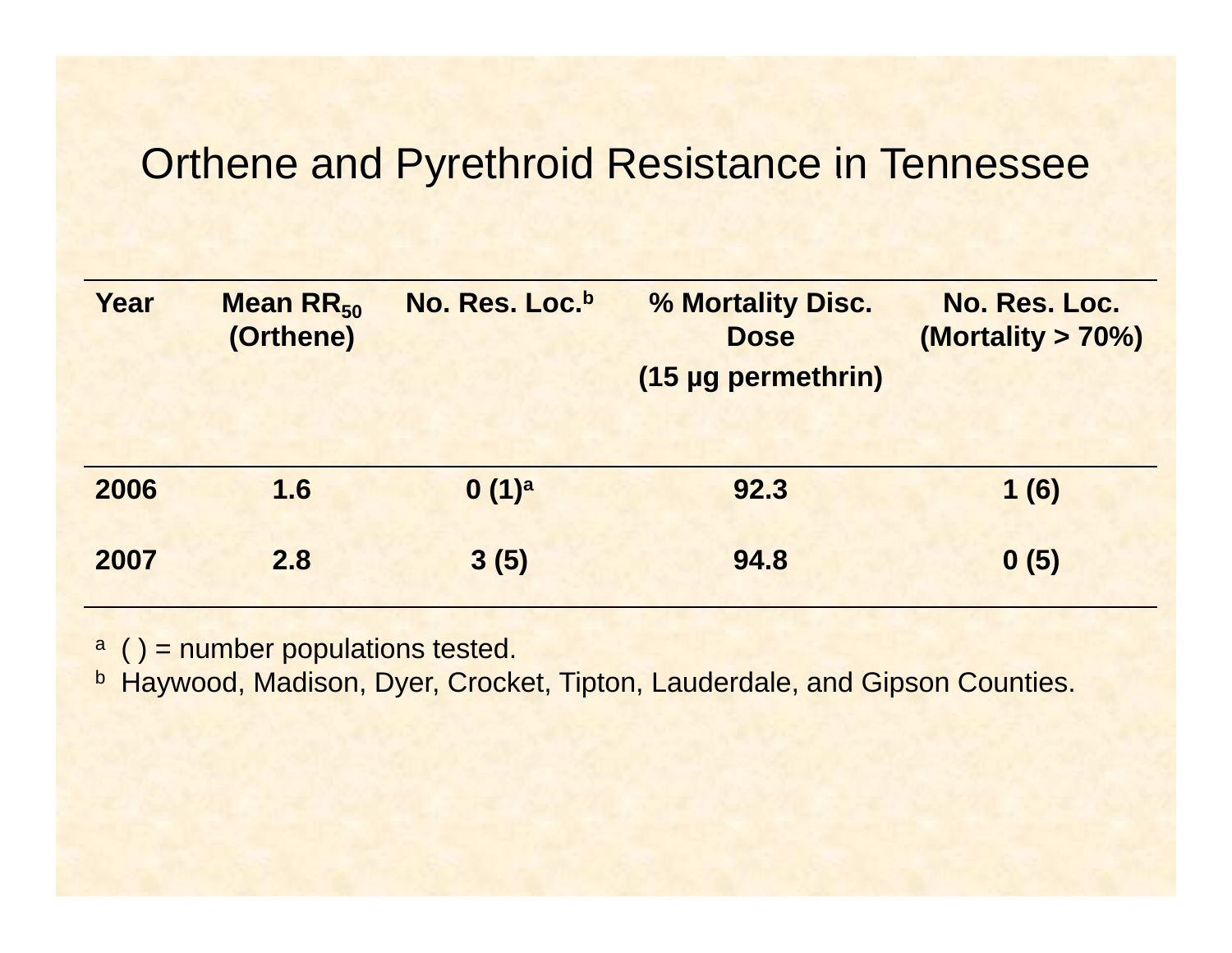#### **Imidacloprid – Results 2006-2010**

|      | <b>Mean RR<sub>50</sub></b> | <b>Highest RR<sub>50</sub></b> | N  |  |
|------|-----------------------------|--------------------------------|----|--|
| 2006 | 3.2                         | 7.6                            | 19 |  |
| 2007 | 3.0                         | 5.0                            | 19 |  |
| 2008 | 2.9                         | 6.5                            | 19 |  |
| 2009 | 3.1                         | 5.7                            | 21 |  |
| 2010 | 2.7                         | 5.8                            | 21 |  |
|      |                             |                                |    |  |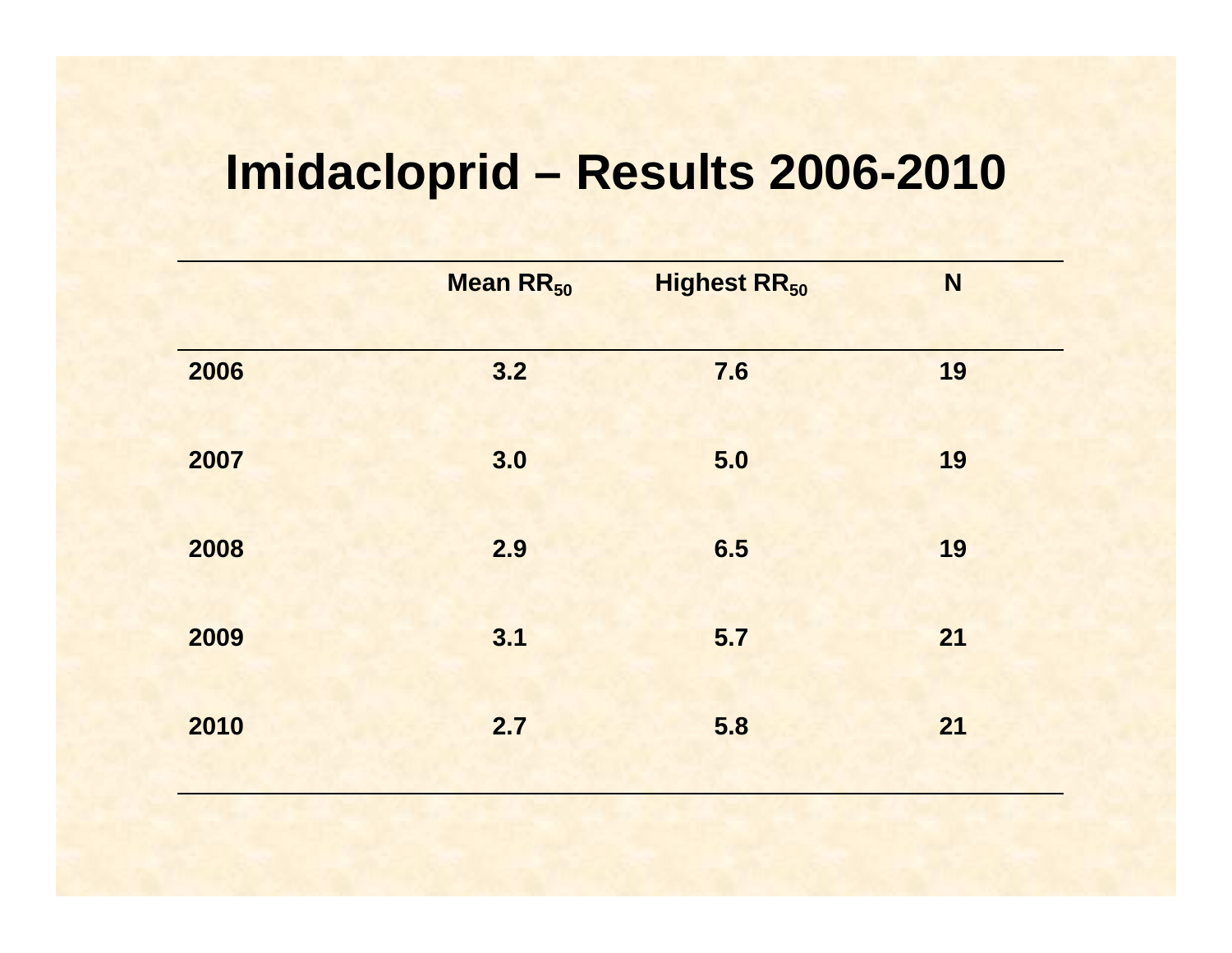# **Thiamethoxam – Results 2006-2010**<br>Mean RR<sub>50</sub> Highest RR<sub>50</sub>

|      | <b>Mean RR<sub>50</sub></b> | <b>Highest RR<sub>50</sub></b> | $\mathbf N$ |  |
|------|-----------------------------|--------------------------------|-------------|--|
| 2006 | 1.0                         | 1.6                            | 9           |  |
| 2007 | 0.8                         | 1.6                            | 9           |  |
| 2008 | 0.7                         | $1.2$                          | 19          |  |
| 2009 | 0.9                         | 1.8                            | 23          |  |
| 2010 | 1.8                         | $9.0*$                         | 25          |  |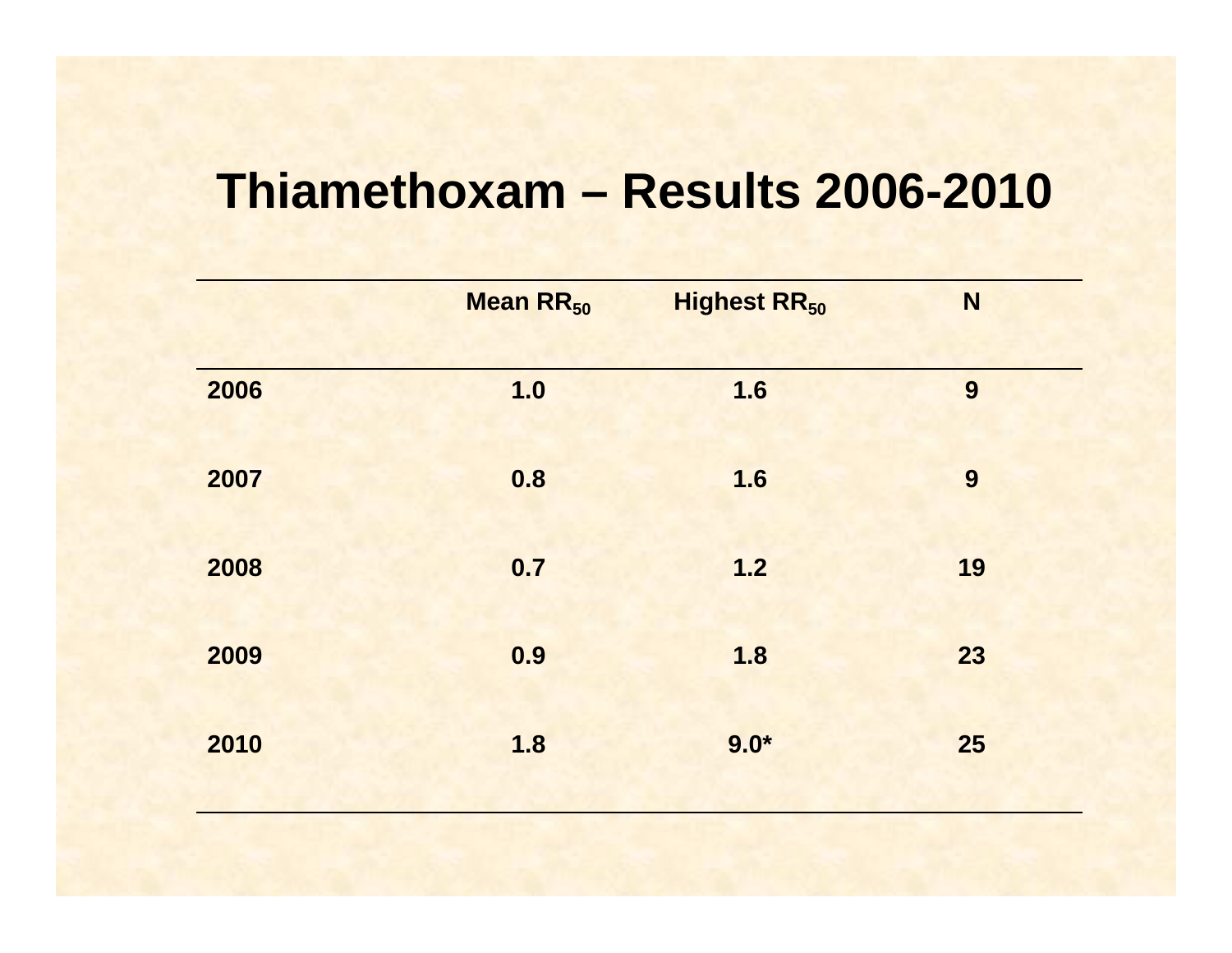|                         | <b>Highest RR<sub>50</sub>S</b> |
|-------------------------|---------------------------------|
| <b>Bifenthrin</b>       | 33.7                            |
| <b>Cypermethrin</b>     | 16.5                            |
| <b>Permethrin</b>       | 17.8                            |
| <b>Dicrotophos</b>      | 14.0                            |
| <b>Methyl Parathion</b> | 10.6                            |
| <b>Malathion</b>        | 30.5                            |
| Oxamyl                  | 4.7                             |
| <b>Acephate</b>         | 11.3                            |
| <b>Methamidophos</b>    | 3.2                             |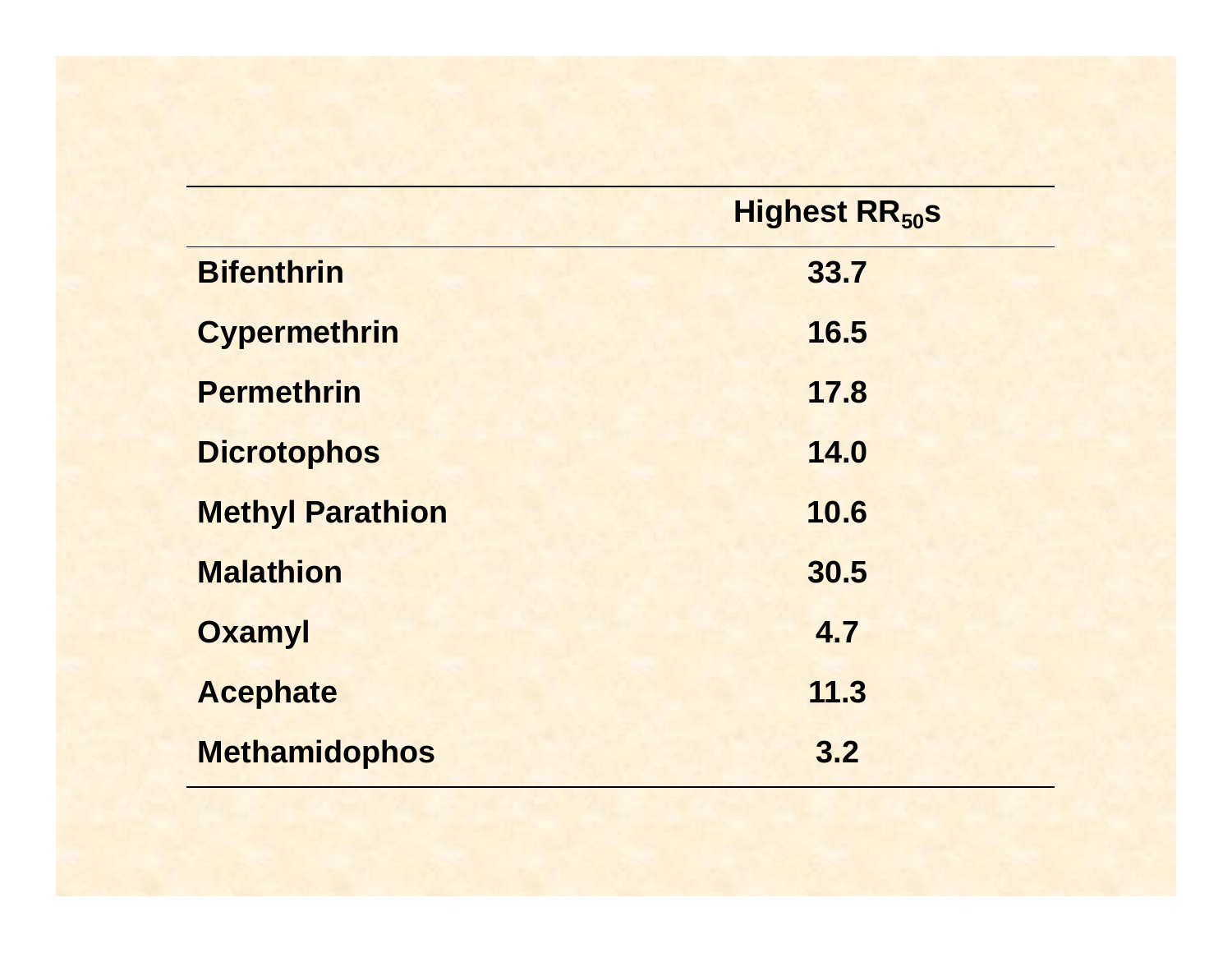#### **LC50 Values for Novaluron (Diamond)**

| 1 <sup>st</sup> Instar | $2.8 \mu g$ |
|------------------------|-------------|
| 2 <sup>nd</sup> Instar | 28.8 µg     |
| 3rd Instar             | 32.4 µg     |

**Nymphs exposed to different concentrations of technical grade novaluron for 3 h then held 7 d to determine mortality at each rate tested.**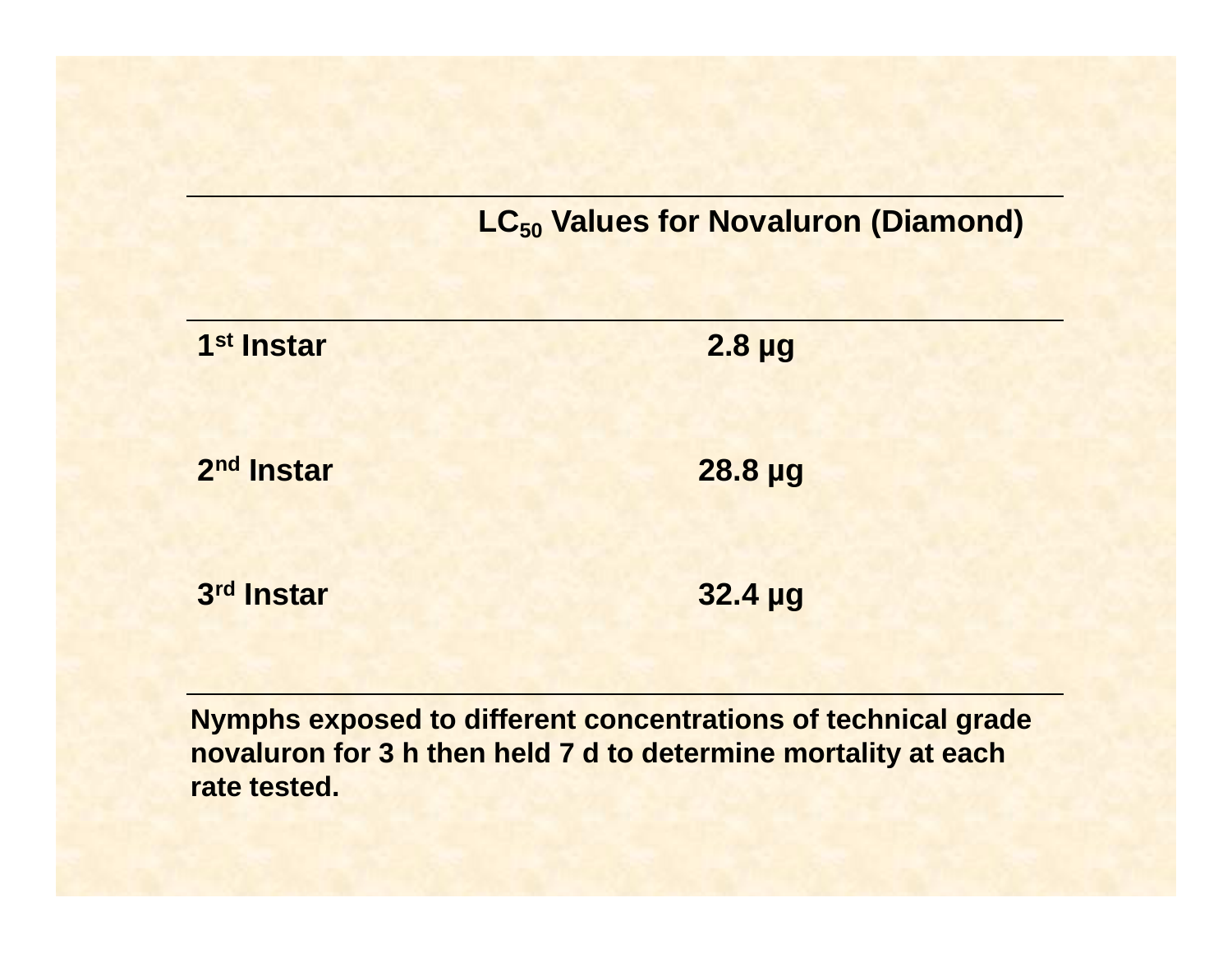#### Insecticide Combination Treatments

Test Population: Resistant to acephate (LC $_{50}$  = 15.8  $\mu$ g, RR $_{50}$  = 5.0) Resistant to permethrin (LC $_{\rm 50}$  = 56.2, RR $_{\rm 50}$  = 16.5)

Test Methods: Glass vials were treated with 50 µg permethrin to which 5 doses of acephate added (0, 5, 10, 15, and 20 µg). Three replications of 10 adults were tested at each dose.

| % Mortality (24 h)      |      |      |                                              |
|-------------------------|------|------|----------------------------------------------|
| 5 µg acephate           |      |      |                                              |
| 40.0                    | 67.0 | 80.0 | 83.0                                         |
| % Increase in Mortality |      |      |                                              |
| 10.0                    | 37.0 | 50.0 | 53.0                                         |
|                         |      |      | 10 µg acephate 15 µg acephate 20 µg acephate |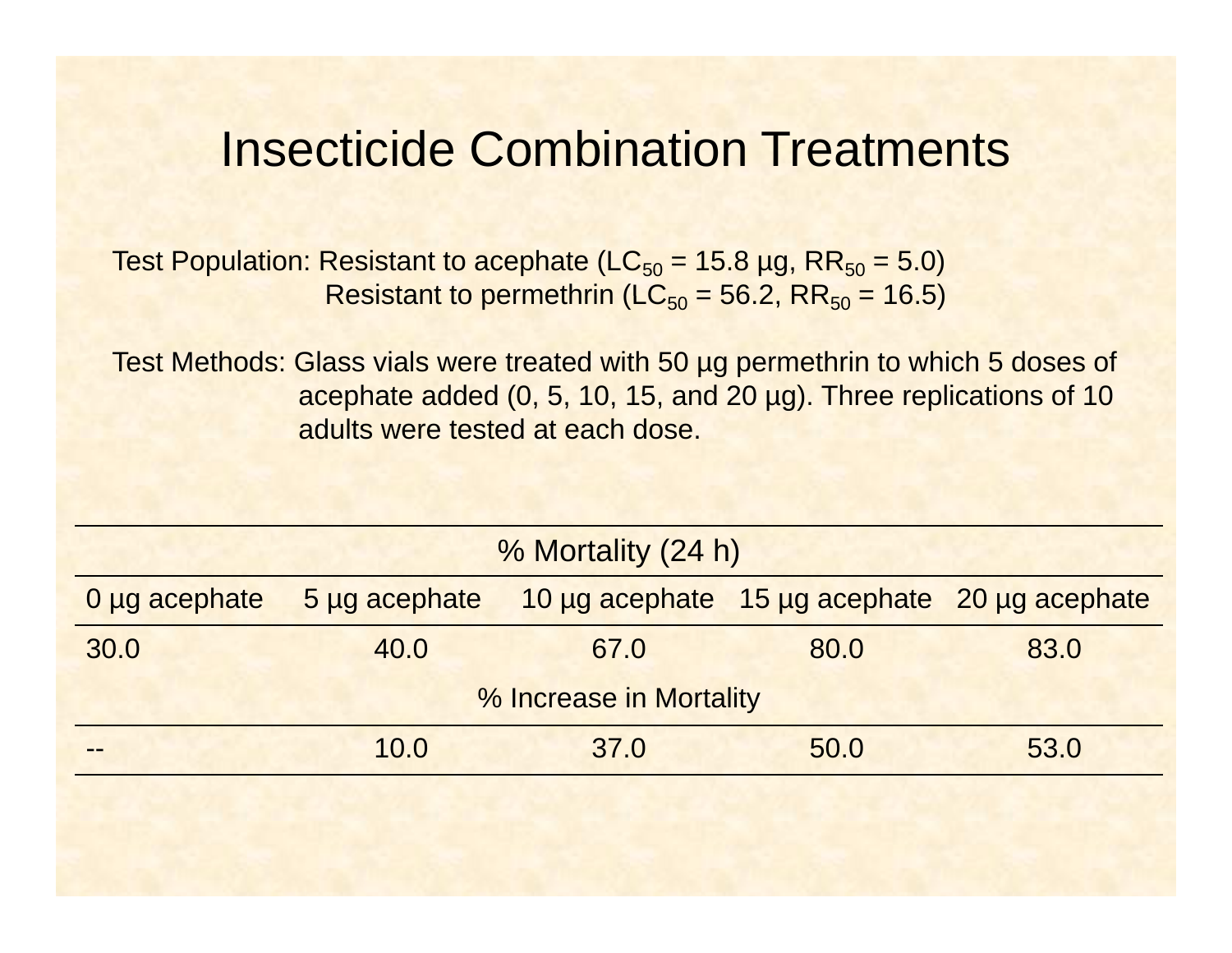#### Acephate (Orthene) and Methamidiphos (Monitor) Parkdale, AR – September 2010

|                | $LC_{50}$ | $RR_{50}$ |
|----------------|-----------|-----------|
| <b>Orthene</b> | 17.22     | 5.6       |
| <b>Monitor</b> | 2.15      | 2.2       |
|                |           |           |